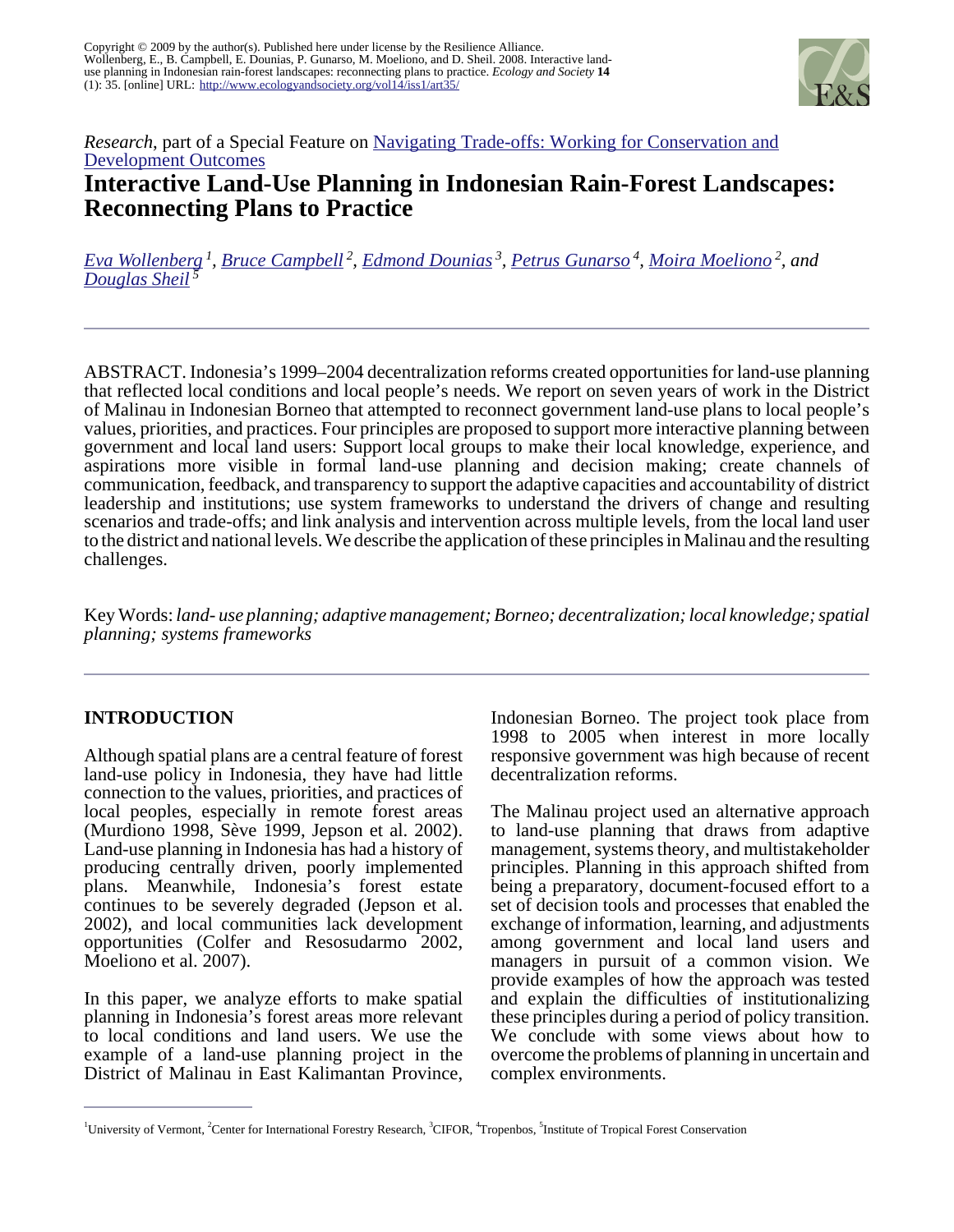### **LAND-USE PLANNING IN INDONESIA AND MALINAU**

### **A history of national land-use planning in Indonesia**

Rural land-use planning in Indonesia has evolved through three distinct phases that reflect more decentralized decision making: techno-rationalism, regional development, and district-driven planning.

### *Techno-rationalism*

In 1982, a first phase of national land-use planning was initiated by the Ministry of Home Affairs through legal instructions to the Ministry of Forestry (MOF) to create Consensus-Based Forest Land Use Planning via Tata Guna Hutan Kesepakatan (TGHK) - No. 26/1982, *Surat Edaran Menteri Dalam Negeri* No. 522.12/4275/Agr., 1982. In 1984 MOF produced TGHK maps, usually 1:500,000, that classified forest land functions as (1) protection forest, i.e., for watershed protection; (2) conservation forest in the form of national parks and other protected areas; (3) limited production forest, in which timber harvesting needs protective measures to avoid soil erosion; (4) production forest for timber harvesting; and (5) conversion forest for conversion to agriculture, plantation crops, settlements, or other uses (Sève 1999:8). The MOF's provincial representative prepared TGHK maps for each province (Jepson 2002). Much of the designation was done with little regard for conditions on the ground.

A subsequent national mapping effort, the 1987– 1990 Regional Physical Planning Project for Transmigration (RePPProT), which was a project of the UK's Department for International Development (then the Overseas Development Administration), aimed for more reliable planning information. The project produced maps that rationalized existing TGHK maps with newly proposed land-use zones, including databases on development and reforestation areas. Despite ongoing inaccuracies, the resulting "consensus TGHK" maps (1:250,000) became the country's standard and most often used base maps (Jepson et al. 2002). In the early 1990s, the Second Land Resources Evaluation and Planning furthered these efforts by producing digitized maps.

## *Regional development*

A second phase of land-use planning began with Indonesia's basic law of spatial planning, Act No. 24/1992, and the new involvement of the National Development Planning Board. This phase initiated the integration of land allocation with intersectoral development planning. The 1992 law decentralized spatial planning to the provincial, and later, district planning boards.

Starting in 1997, MOF was to produce new "integrated maps" or *peta paduserasai* that rationalized the TGHK maps with the spatial plans of the new provincial and district planning agencies. These plans were known as Rencana Tata Ruang Wilayah Propinsi/Kabupaten or RTRWP/B (Sève 1999, Jepson et al. 2002). The RTRWP/B were to include administrative boundaries, land characteristics, potential resources, and development opportunities related to diverse sectors (Auricht and Rais 2000). They aimed to coordinate and stimulate economic growth as well as plan for the efficient delivery of government services. Plans could be renewed every five years. Reflecting the pressures for wider political participation at the time in Indonesia, the law also allowed for citizen input, although in practice input was rarely solicited or offered.

The extent of decentralization in this phase was limited. Mapping was concentrated at the provincial level, and the finalization of the integrated maps was highly contentious through the 1990s. The MOF largely stalled and resisted the efforts of the planning boards, and few new plans resulted. Topdown decision making prevailed, and it was not uncommon for executive decrees at the national level to override plans (Widiangsih and Morrell 2007).

## *District-driven planning*

A third phase of land-use planning began after the end of the Soeharto regime. Widespread reforms occurred from 1999 to 2004 that decentralized authority to elected district officials, empowered district assemblies, and channeled considerably more financial resources to district agencies. Although the RTRW framework remained intact, districts sought to create or redo their plans as a way to assert their new-found autonomy (cf. Mintzberg 1993). They rarely attempted to coordinate with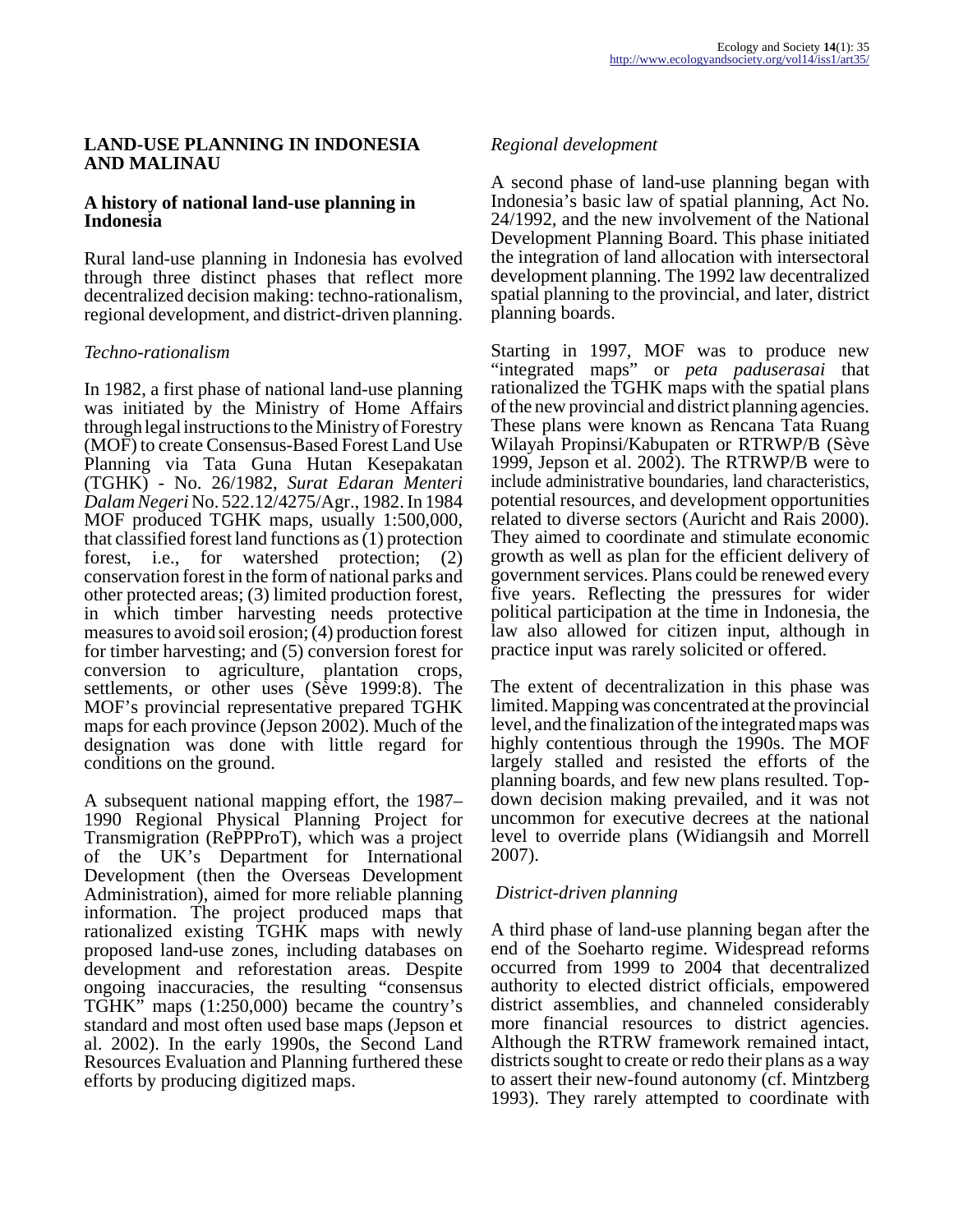provincial plans. The province of East Kalimantan revised its spatial plan in 1999, but it took years to be approved because of conflicts with the many new district plans. The district plans were valid for 10 yr with evaluation after five.

Many of the old problems of centralized land-use planning persisted. Jakarta-based consulting companies prepared plans in their offices, rarely if ever making field visits, using public input, or incorporating good maps or data. Plans were photocopied from other districts. In East Kalimantan, the plans routinely permitted the use of areas protected in Indonesia's National Conservation Plan in 1981/1982 (Jepson et al. 2002). The new district planning system became a tool for legitimizing private access to district resources with little protection or concern for the public interest (Wollenberg et al. 2006*b*).

As before, district plans also bore little relation to what people did in the forest. In the institutional gap created during the transition to new district control, semi-autonomous local political orders emerged in which local indigenous groups, business interests, and the bureaucratic elite did their best to capture local benefits from forests regardless of existing land-use plans, legal frameworks, or central directives (McCarthy 2002, 2004, Wollenberg et al. 2006*b*). Districts rapidly organized small-scale timber harvesting and sought out investment schemes for conversion of natural forest to more lucrative crops.

After 2004, new national laws and regulations tried to recentralize what most people perceived as the rampant abuse of local control. Law No. 32 required district governments to coordinate their land-use planning with the provinces and the national authorities, and Regulation 26 in 2008 gave provincial governors and national ministers the right to override land-use decisions made by the districts. Indonesia continues, however, to lack a coherent government apparatus that can work across multiple administrative levels and sectors and use transparent means to resolve conflicts (McCarthy 2004).

This last and most recent phase created a window of opportunity for more locally relevant land-use planning that could better link district government spatial planning to the knowledge, experience, and aspirations of local people. It can be called the postdecentralization phase or "district planning for local economic development."

## **Limits of planning in Indonesia**

Spatial plans in forest areas are still poorly designed and implemented. Their quality has been compromised by a history of centralized sectorbased planning, a lack of information about existing forest and land characteristics, and weak stakeholder input (Sève 1999). Implementation of spatial plans has been hampered by a number of factors, including (1) inaccurate and inconsistent maps produced under various spatial planning policies; (2) poor coordination of the Ministry of Forestry with other ministries (Sève 1999, Jepson et al. 2002); (3) poor coordination among district, provincial, and central bodies; (4) presidential decrees that took precedence over existing plans (Widiangsih and Morrell 2007); (5) a lack of local government capacity or will; (6) vested political and business interests (McCarthy 2002); (7) a lack of financial resources (Murdiono 1998); or (8) simply the unavailability of the plan (Murdiono 1998, Auricht and Rais 2000).

Although Indonesia's forest land-use plans are intended to support development goals, few address the local drivers of development or anticipate future circumstances. Information about the plans is rarely shared with other stakeholders, and the 5- to 10-yr plans are usually revised only to meet the needs of special interests. Such reliance on prescriptive longterm plans leaves little room for discretionary decision making and flexibility (Lloyd and Peel 2007). Plans under these conditions establish predetermined spatial arrangements and outcomes that serve the purposes of accountability and bureaucratic control, although they quickly become irrelevant when prescriptions are not possible or desirable, especially in situations in which political regimes are unstable, policies are in transition, natural environments change, or high levels of innovation are needed. Even as tools for accountability and control, their use is limited because they quickly lose any claim to relevance. Local land users feel no ownership of these plans, and their rights are often ignored.

Conventional planning in such contexts gives government and land-use managers a false sense of control that can lead to unanticipated outcomes and inattentiveness to critical threats or opportunities. The emphasis on plans skews attention away from real opportunities for local action. As a result, strategic decisions are often made outside of formal plans (Stacey 2003), because decisions have to be made incrementally, not all at once.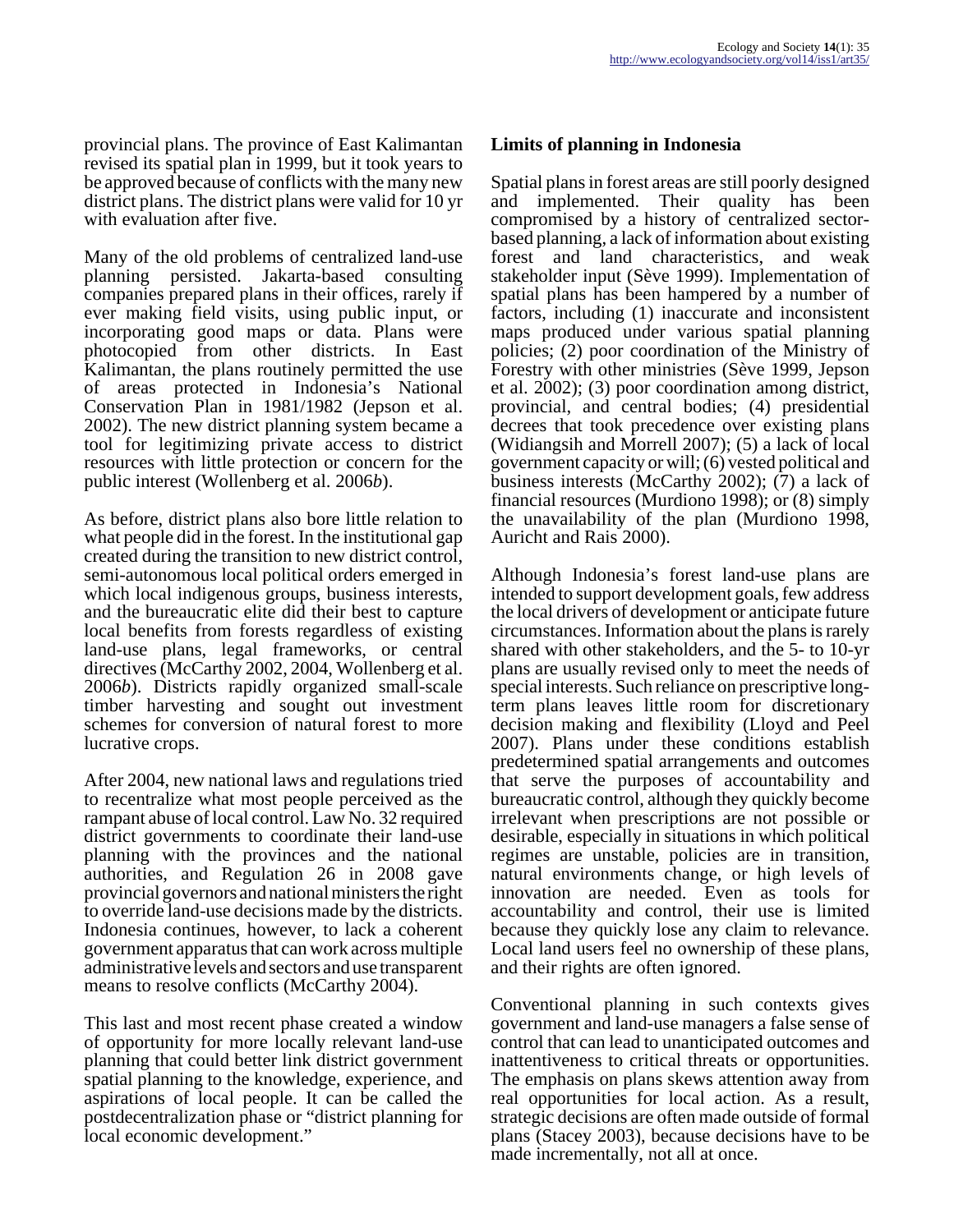## **District of Malinau**

Malinau was created in 1999 when the previous district of Bulungan was divided into three new districts. The district is 42,000 km² in size, and about 60% of its 50,000 residents are concentrated in the district capital. The 15,000–20,000 people living in the forested parts of Malinau are primarily Dayak swidden cultivators and Punan hunter-gatherers who rely on forests for their livelihoods and live in settlements of 30–1000 individuals (Sellato 2001, Sheil et al. 2006). Swidden cultivation and smallscale timber harvesting occur in localized areas throughout the district, and there are two small coal mines.

The district is 90% forest and contains the largest remaining contiguous area of Dipterocarp forest in the world. Forest land formally belongs to the state. Timber concessions allocated through Jakarta under past governments control rights to timber, although district governments have challenged these rights by allocating their own permits for timber harvesting and by changing land-use plans. The district includes most of the 1.6 million-ha Kayan Mentarang National Park, one of 80 major ecosystem reserves identified in the first national Biodiversity Action Plan and RePPProT 2002 (Jepson 2002 et al.) and has high conservation value for plants and animals (Meijaard and Nijman 2003, Sheil et al. 2006). Annual rainfall is nearly 4000 mm, and the general erosion risk is high (Basuki and Sheil 2005).

The Center for International Forestry Research (CIFOR) began working in Malinau in 1995 and in 1998 initiated a multistakeholder land-use planning project with the Indonesian Ministry of Forestry and the district of Malinau. The aim of the project was to integrate information across different land uses and users to produce a more dynamic systems approach to land-use planning. An interdisciplinary team of about six researchers led the effort, which focused on the Malinau and Tubu watersheds. The project paid special attention to local swidden farmers and hunter-gathers, because these were groups that had been systematically excluded from prior land-use planning.

Despite intentions and efforts to do otherwise, the project operated independently from the district's own land-use planning process. Malinau developed its own district land-use plan in 2002. A Jakartabased consultant prepared maps based on

information from the previous district of Bulungan, with little or no public participation and no field visits. CIFOR provided extensive ecological, forest, and social data, but the final plan showed no evidence that these data had been incorporated. The consultants presented the plan at a public hearing in the district capital that included officials and CIFOR invitees, but no village representatives from Malinau's forested areas.

During subsequent closed negotiations in 2003, the district increased the amount of conversion forest by nearly 600,000 ha and decreased reserves and limited production forest to make land available for oil palm development and increase their control visà-vis the national government over land and timber revenues (Andrianto 2006). This decision was made in spite of technical suitability measures that indicating the land should remain under forest cover. After several rounds of minor revisions, the plans were finally adopted and legalized in 2003.

The district did not make the final plan public. Our project team's efforts to see a copy of the plan were always rebuffed. Secrecy helped the district to accommodate investors without public scrutiny. In 2004 a new investor requested a block of land for an oil palm plantation. The land included part of an existing timber concession and forest in which conversion was not permitted. The district reportedly reduced the concession of the parastatal company Inhutani II from 48,000 ha to less than 28,000 ha in the land-use plan. In February 2005, Malinau submitted the revision to the Minister of Forestry for approval, but it was refused. The local government signed the memorandum of understanding with the investor anyway. The provincial government later accommodated the conversion request in its 10-yr plan, but in 2006 the Minister of Forestry rejected the province's plans to convert 1 million ha of forest to oil palm.

The resulting content of the plan was as disappointing as the process. The plan emphasized forest conversion and plantation development that would require intensive soil inputs and erosion control and decrease local people's control over land and livelihoods. It did not recognize the appropriateness of maintaining forest cover for the area or make provisions for sustainable forestry (Meijaard et al. 2005). Based on an analysis of 600 soil samples and 200 site characterizations using land and soil criteria developed by the Indonesian Department of Agriculture, Basuki and Sheil (2005)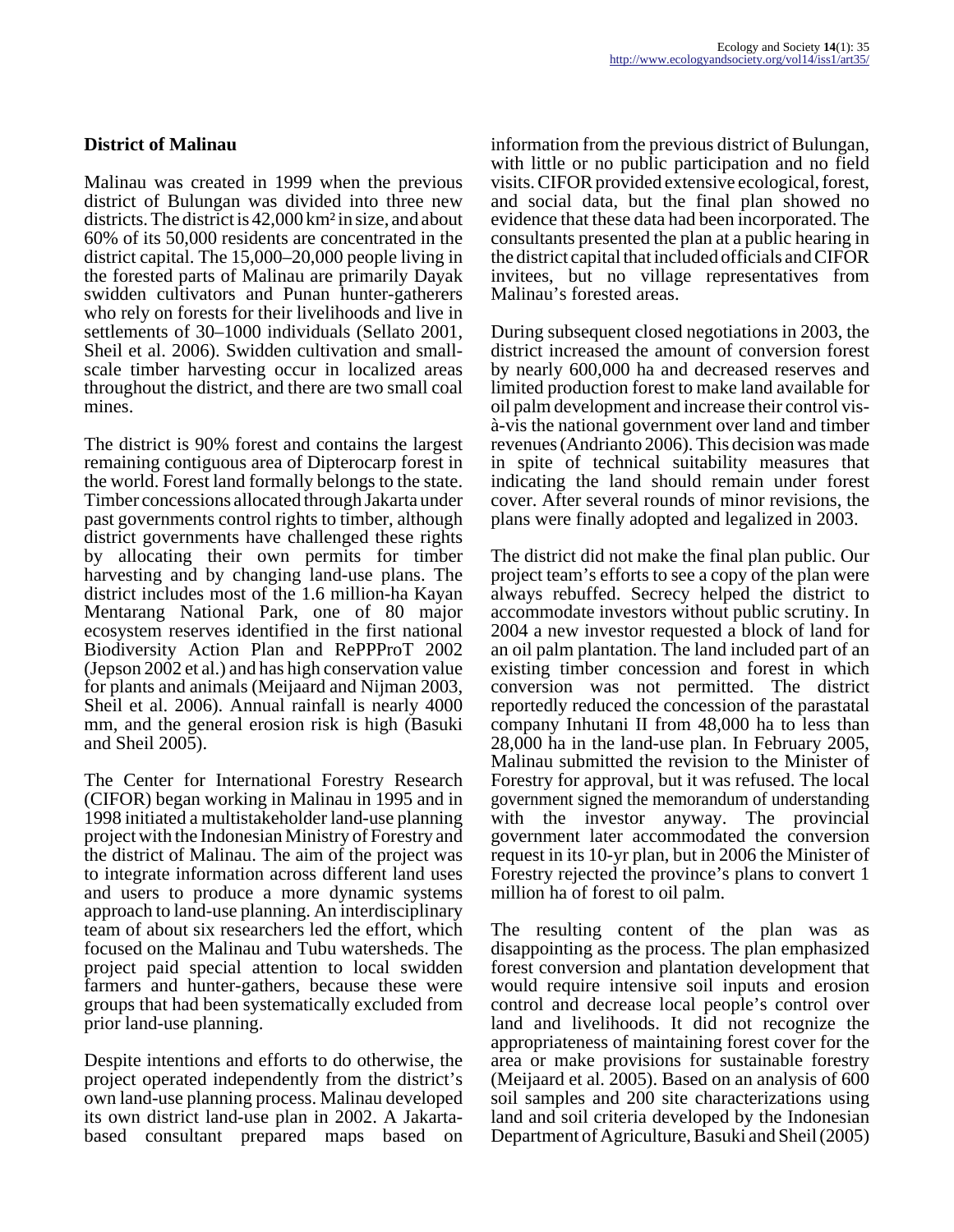found that all 200 sites were marginal for the production of cash crops like pepper, coffee, rubber, or oil palm. The best sites for plantations were the alluvial plains along rivers in which local people already lived and cultivated their crops. The plan did not recognize that existing cultivation systems were sustainable only because the local people used small amounts of land, chose the best sites, maintained vegetative cover, had established long fallow periods, and rarely cultivated the same crop or field two years consecutively (E. Dounias and G. Loutrel, *unpublished manuscript*).

#### **AN ALTERNATIVE PLANNING APPROACH: INTERACTIVE LAND-USE PLANNING**

How can the government plan land use in Indonesia's forest areas to more effectively take into account local land capacities, the priorities of local land users, and changing conditions? On the one hand, Indonesia's existing planning frameworks produce clear rules that signal obligations and interests in efficient, transparent language that serve the formal needs of the state and citizens. On the other, the complexity of managing Indonesia's forest lands demands practical local knowledge, discretionary decision making, social processes, and adaptation (Rose 1994).

District land-use planning should link and balance these two approaches to provide not just a set of designations and control points but also an opportunity to refine and adapt decisions at larger scales based on practical experience and communication among different groups. Decision makers and citizens still need the ordered and simplified rules of a formal plan, but as part of a process that better reflects the real evolving local conditions and uncertainties that land users and managers face. A plan thus becomes only a small part of what a land-use planning team should be doing.

To achieve these aims, the project tested an alternative approach to land-use planning that draws from adaptive management, multistakeholder principles, and systems theory. This approach emerged from independent research subprojects carried out by CIFOR researchers in areas such as multidisciplinary landscape assessment, local governance and adaptive co-management, Punan health and livelihoods, integrated natural resource

management, and multistakeholder land-use planning, and from the collective efforts of the Malinau team to create an integrated approach to landscape-level governance and land-use planning. We developed and refined a number of principles during the course of the project. In the end, the project produced four principles to inform the alternate approach:

- **1.** Support local groups to make their local knowledge, experience, and aspirations more visible to formal land-use planning and decision making. Local information is costly to attain, coordinate, and use, and local groups are often not accustomed to communicating information needed for planning. Nevertheless, local-level information is essential for local needs and conditions to be acknowledged in planning, as well as for local land users to feel ownership. Clarity about tenure and rights is fundamental to understanding who should have input into land-use plans.
- **2.** Create channels of communication, feedback, and transparency to support the adaptive capacities and accountability of district leadership and institutions. Open and multiple channels of communication and a commitment to transparency allow people to challenge, debate, and exchange information about the appropriateness of plans and when and how to adjust them. Leadership must be ready to take advantage of opportunities, quickly recognize threats, and balance tradeoffs. Public input and review should occur with adequate advance notice and funding from the district. Civil society and other government members should have access to documents, and proposed and final plans should be available in easy-to-read formats.
- **3.** Understand the drivers of change and the scenarios associated with different land-use options, including trade-offs among objectives, using system frameworks. Whereas land-use plans may be appropriate at the time they are produced, in regions of uncertainty and rapid change plans can quickly be overtaken by new circumstances. Understanding possible trajectories of change from a systems perspective makes decision makers more attentive to what kinds of changes might occur and how to cope with them (Prato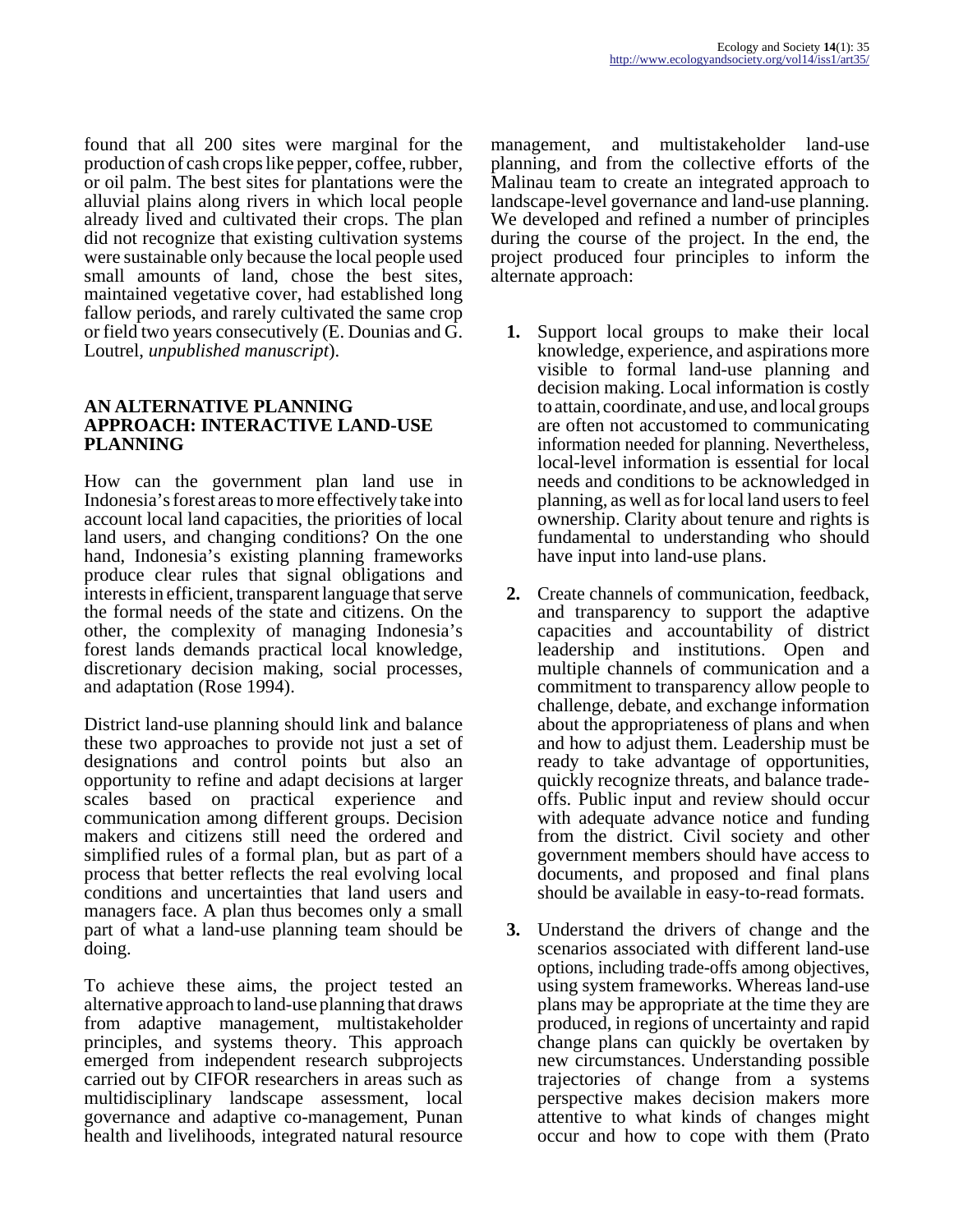2007). Systems-based tools can incorporate local practical knowledge as well as represent changes in simple ways to complement maps.

**4.** Link analysis and intervention across multiple levels, from the local land user to the district and national levels. Land-use planning inevitably leads to a focus on a particular scale of analysis. In Malinau this is the district level, but what happens at this level is partially determined by land-use decisions made at lower levels and influenced by decisions at provincial and national levels. Thus, multiple levels of analysis and intervention and efforts to explicitly link these different levels are necessary (Sayer and Campbell 2004). District planners need to hold planning activities in villages, harness the frames of reference and perspectives of stakeholders at other levels, lobby at higher levels, and enable people from different levels to work out agreements together.

## **THE FOUR PRINCIPLES APPLIED**

In this section we explain how the project applied the four principles from 1998 to 2005.

#### **Principle 1: Support local groups to make their local knowledge, experience, and aspirations more visible to formal land-use planning and decision making**

In Malinau, as in most forest areas of Indonesia, the voice of local Dayak and Punan villagers was rarely heard in district land-use planning (Sève 1999). CIFOR concentrated its effort on enabling these villagers to express their knowledge, experience, and aspirations. Villagers had the most to lose from district plans, because their livelihoods depended directly on agriculture and forest resources. Their ability to coordinate information and influence district policy was compromised by the huge distances between settlements and by ethnic divisions.

Villagers were also the groups most interested in working with CIFOR. The local small timber industries and mining companies were the least interested; they viewed land-use planning as a threat

to their operations. Although district officials from different departments showed interest, they often needed permission to participate, were called away to district business at the last minute, or shifted roles, making it difficult to invest in building relationships with them.

Given the intense and volatile competition for forest claims during the decentralization transition (1999– 2000), we focused most of our efforts on supporting villagers' claims to land and forest resources. We helped make those claims visible mainly through maps and research on village land uses and values. A team facilitated participatory mapping of village boundaries in 2000 for 21 villages in the Malinau watershed (Anau et al. 2001). Although these maps were an imperfect solution and by themselves did not capture the entitlements, they were probably the most important practical tool the project produced that villages could use to communicate their needs to government and timber companies. The maps could also be readily shared with formal planners and integrated into their maps.

Our research further showed that the villagers' use of forest resources extended beyond village areas and was more fluid than village boundaries would suggest. For hunting and gathering, individuals used their social networks to access a vast and fluid network of sites and forest trails that could not be easily mapped (Fig. 1). The social networks were determined by interethnic and intervillage relationships and subject to change. Any allocation of formal rights had to recognize these fluid and socially embedded informal rights and allow people the flexibility they needed to exercise them.

Local people's perceptions of the landscape and the significance and value they assigned to the geographic locations of different sites and services were important to demonstrate why villagers claimed these lands and wanted to use them in particular ways (e.g., Cunliffe et al. 2006, Lynam et al. 2006, Sheil et al. 2006). For example, local people highly valued old village sites and fruit orchards and wanted them protected against logging and other damage. Old village sites not only had heritage value but were also abundant in fruit species, making fruits such as durian (*Durio* spp.), coconuts (*Cocos nucifera*), *Artocarpus* spp., and mangos (*Mangifera* spp.) relatively plentiful. These fruits in turn attracted significant attention from frugivores, which the local people enjoyed hunting. People also valued the limestone outcrops and caves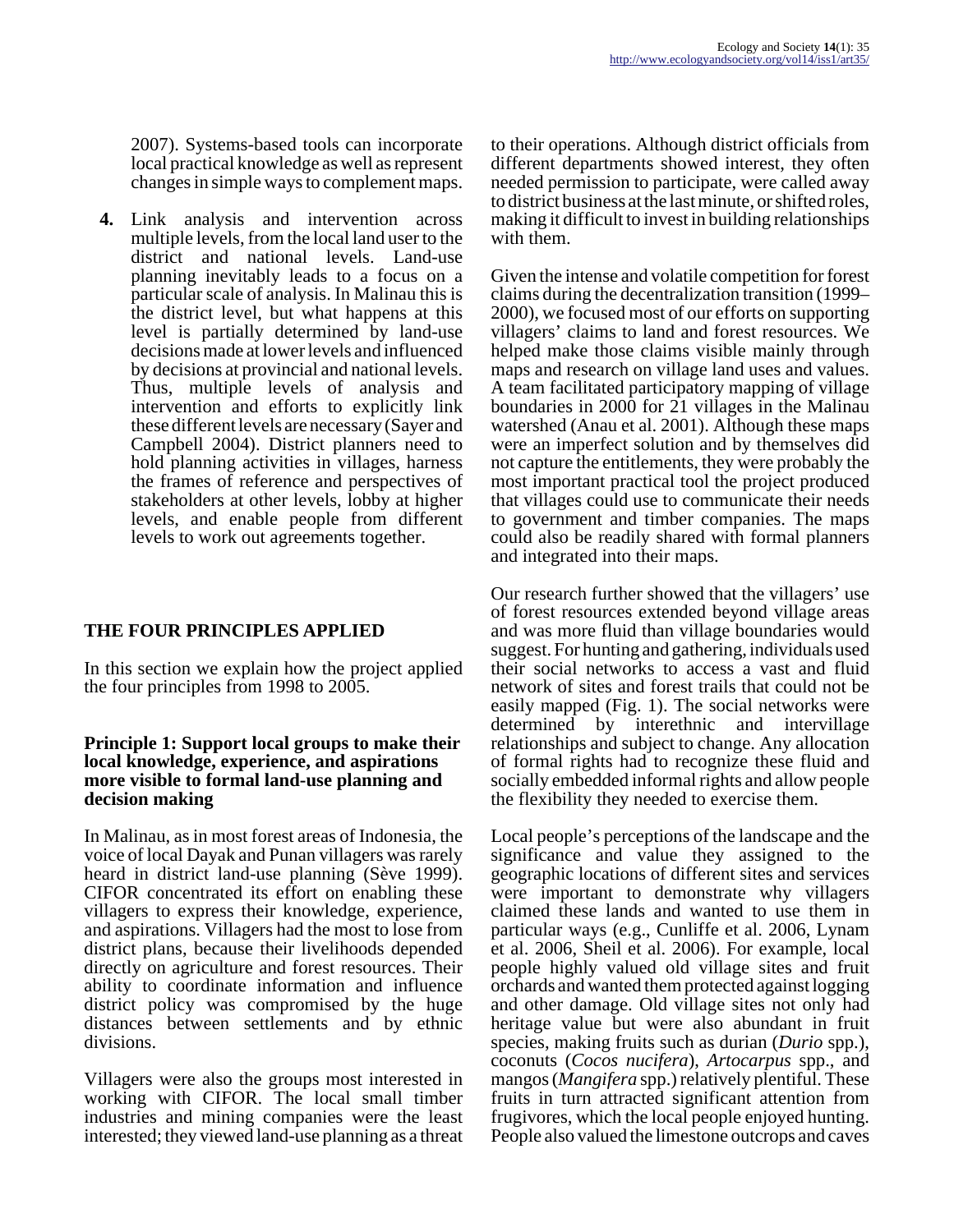

**Fig. 1**. Schematic view of sites and forest trails across two villages.

that are the home of swiftlets (mostly *Collocalia* spp.), whose nests have considerable cultural and commercial significance, and wanted to establish protected areas around them, as in the 1-km exclusion zones in Malinau.

Officials undervalued local people's reliance on swidden agriculture and made little effort to accommodate it in land-use plans, other than to allocate 1 ha of land per family for permanent agriculture within village boundaries. A study of farmers in Malinau's Tubu watershed showed that choices about the location of the swidden and the type of forest used varied dramatically from year to year (Fig. 2). Fluctuations depended on the composition and availability of household labor, the farmers' health status, ever-changing partnerships and alliances among households, and the balance among agriculture and hunting, fishing, and gathering at any one time (Fig. 3). In 1994 and 2002, when there was mast fruiting and large numbers of wild bearded pigs in the area, farmers created swiddens from young fallows near the villages, rather than investing in clearing older forests for more productive land. In contrast, in years like 1989 and 1998–2000, they made massive clearings in distant primary forest or very old fallows. The severe interannual fluctuations of fruiting and bearded pig populations in Dipterocarp forests accordingly affect the strategies of forest dwellers and influence how land is used. Assessing the land

needed in 1994 would have led to a detrimental underestimation of the land cover they actually need to practice swidden agriculture.

#### **Principle 2: Create channels of communication, feedback, and transparency to support the adaptive capacities and accountability of district leadership and institutions**

The research team also worked to bridge the gaps between groups so that they could communicate their values and practices directly to one another and participate in all decisions that affected them. We did this by facilitating meetings among groups who did not ordinarily meet with one another, documenting and disseminating stakeholders' views, monitoring land use and social conditions, and supporting awareness of good governance measures. Such communication and involvement were essential so that decision makers could integrate information from different sources and at different scales as they adapted to changing conditions.

Multistakeholder forums addressed forest policy issues at the community, district, and provincial levels. They included annual meetings with all the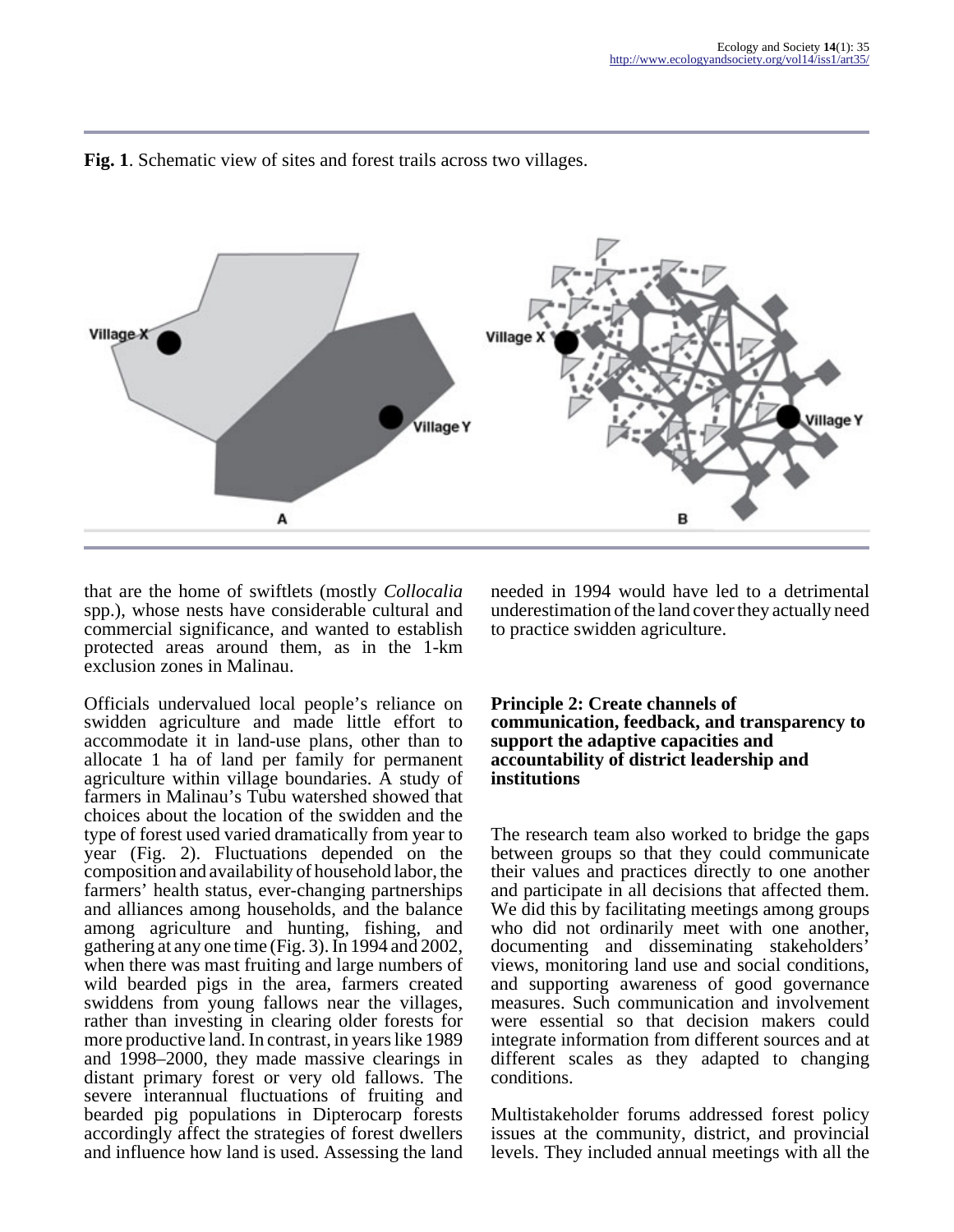

**Fig. 2**. Percentages of land under different stages of fallow in Tubu villages in 2003.

villages in the Malinau watershed, to which government officials were invited and at which a community-government dialogue was held. The CIFOR team also arranged for government officials to attend village activities and for villagers to visit district officials. These events were generally well attended and successful in creating opportunities for dialogue. Participants saw them as opportunities for getting new information.

Team members monitored forest and social conditions at the village level from 2000 to 2005, providing data and analysis three to five times each year to both villagers and government officials that helped to document the rapid changes in forest use occurring at the time. This information was critical to building awareness in the district about the rapidity and extent of changes occurring during the reform era.

Researchers also collected the views of different stakeholders about desirable governance in Malinau in terms of representation, accountability, land-use planning, agreements, sharing forest benefits, conflict management, and sharing of information (Wollenberg et al. 2006*a*). Although district officials and villagers agreed that communities should provide input on land-use planning, the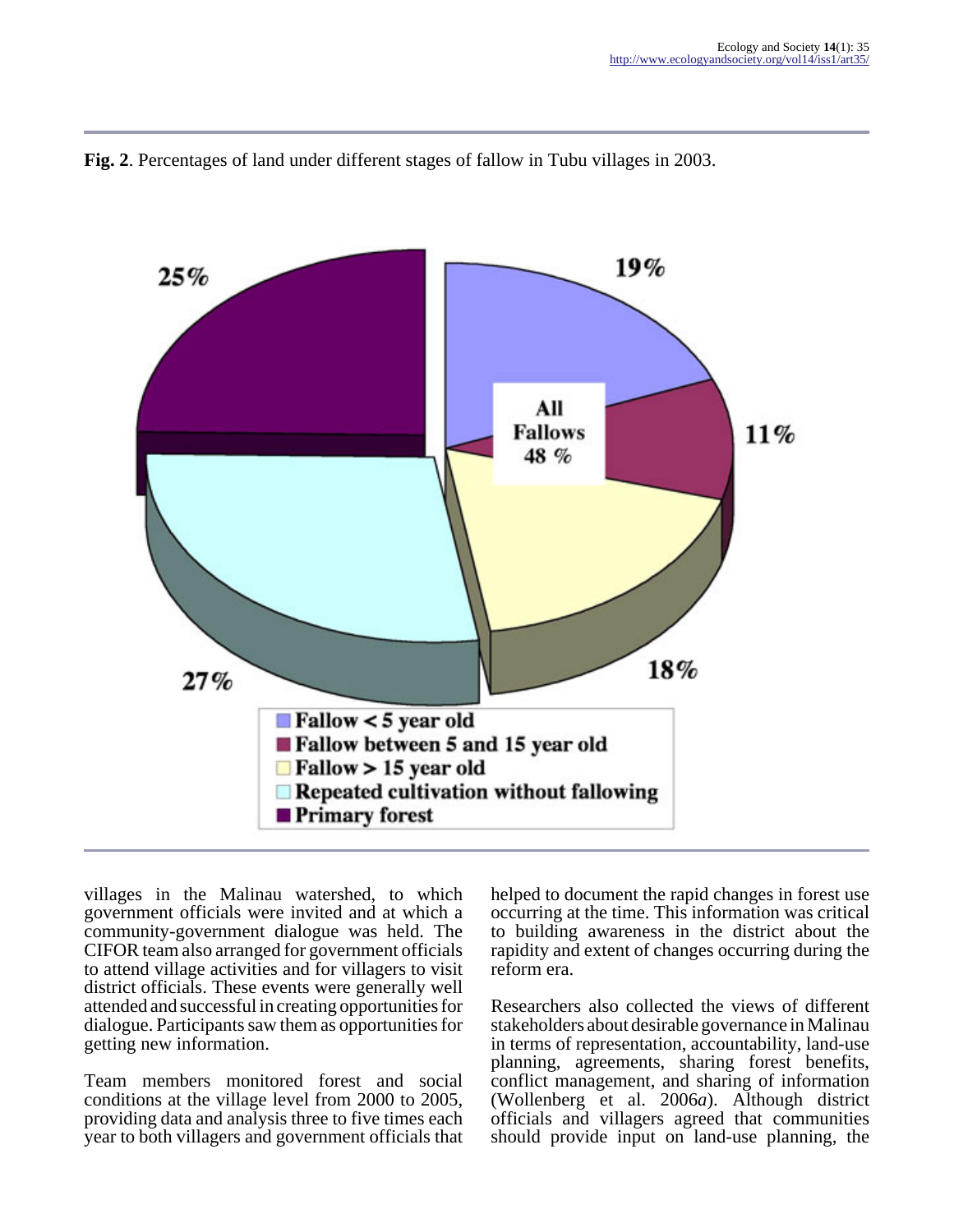

## **Fig. 3**. Annual variation in area of cultivated land in Tubu villages.

research showed that there was considerable variation in people's expectations about forest governance and only a limited capacity to practice many of these principles. Communication and accountability were often limited in Malinau by topdown and clientelist governance.

#### **Principle 3: Understand the drivers of change and scenarios associated with different landuse options, including trade-offs among objectives, using system frameworks**

CIFOR researchers assisted stakeholders in Malinau to explore potential changes, trends, and trade-offs through social processes as well as simulation modeling. To establish a shared foundation for the planning process, one of our first activities was a multistakeholder workshop to collectively identify the parameters of Malinau's

land-use system and develop a shared vision for land use based on scenario visioning tools (Wollenberg et al. 2000). The group identified the drivers of change they experienced under decentralization, i. e., increased small-scale timber harvesting, increased funds for local development, empowered local citizens, and their collective objectives for the future, which included (1) increased income; (2) clear land use according to rights and land-use functions; (3) the development of organizations that are efficient, coordinated, and transparent; and (4) environmental conservation.

This information was used as input for simulation modeling to project the Malinau landscape and economy for 20 yr. The model was designed to stimulate debate about the future rather than be a predictive tool (Sandker et al. 2007, 2008, Campbell et al. 2009). The model could incorporate practical knowledge generated by different groups and allow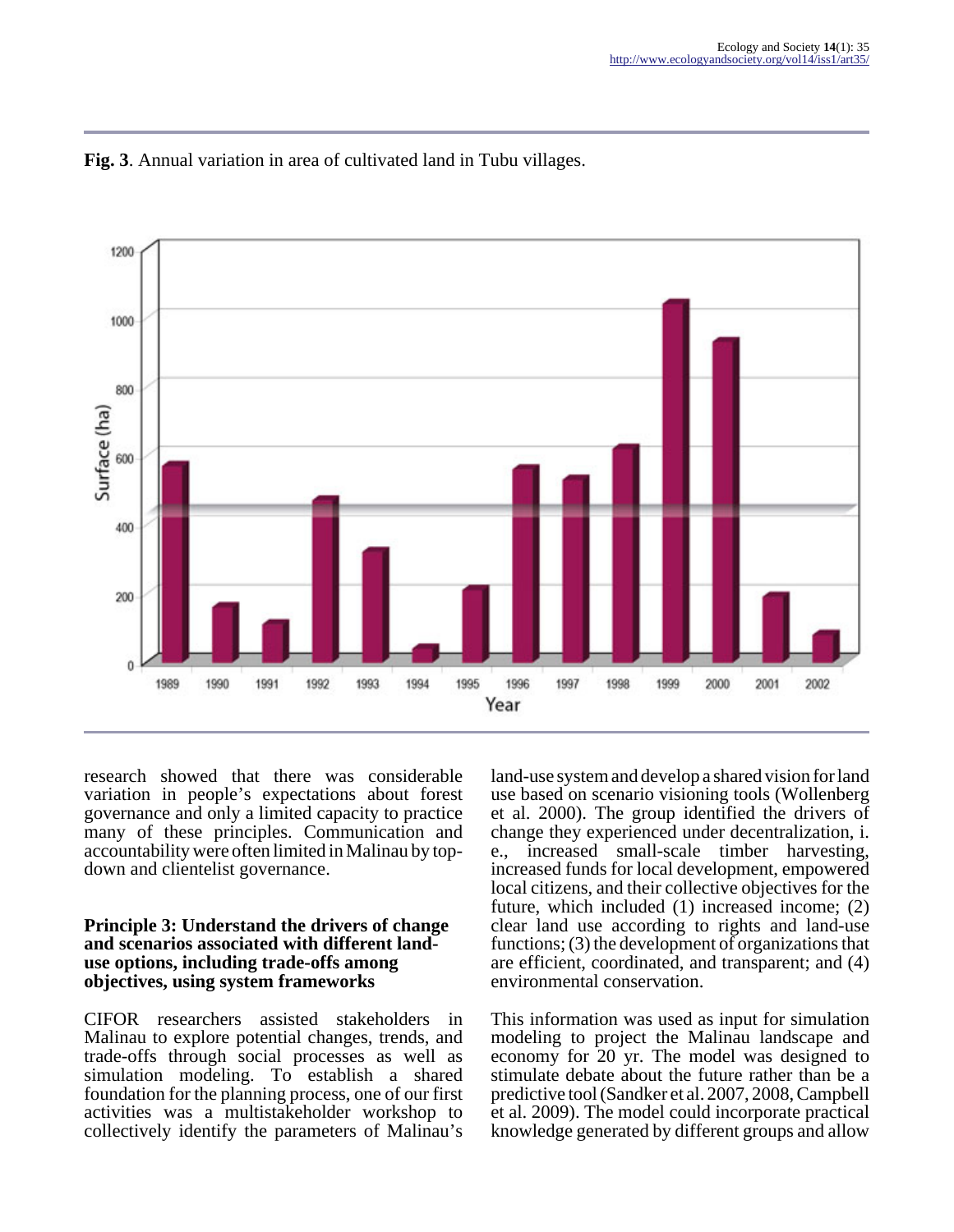people to discuss risks and wider concerns and motivations for different kinds of land use, e.g., heritage, gravesites, conservation. Likely drivers of change were included in the model, making it possible to explore diverse scenarios and conduct policy experiments. The model was built together with the planners at the district level, giving them a degree of ownership of the model. In one of the closing workshops for the project, district officials presented the results of different model scenarios to their colleagues. The models highlighted the tradeoffs of different development trajectories. For example, a high investment scenario of plantation development brought major development outcomes for the district, but these came at the cost of biodiversity conservation and the likely marginalization of the current land users.

### **Principle 4: Link analysis and intervention across multiple levels**

The project worked at the district, subdistrict, watershed, village, household, individual, and forest site levels. Analysis and intervention at these multiple levels were essential to understanding land-use patterns at different scales and the motivations or drivers behind them. For example, the impacts of large land-use initiatives such as oil palm or timber plantations often spanned across villages and needed to be understood in terms of their relation to village land claims and household use of forest resources as well as for their impacts on specific forest sites and watersheds.

We supported coordination of land-use planning among villages in the Malinau watershed in which small-scale timber extraction was most rampant through the production of village plans and annual meetings. We facilitated the production of scenarios of preferred village land uses, as well as supporting maps, inventories, and management plans. Villages discussed alternatives and documented what existed. One village used the maps to identify their core conservation area and different land-use zones. Another designated areas for timber exploitation, protection, and subsistence use. We worked with the surrounding two or three villages to manage conflicts over land and create similar opportunities for land-use planning. As a result, the area of conserved forest nearly doubled when a neighboring village also allocated land for conservation.

To scale up village efforts to the district level, we invited land-use planners and government officials

to participate in public village meetings and encouraged the district to communicate to the villagers what was feasible from the district's perspective. Villagers were encouraged to make presentations to district officials about their plans. The project lobbied the provincial and national authorities to recognize these community efforts, for which one village received a national environmental prize and was a finalist for the international World Water Prize.

Researchers shared the results of all studies with the communities and other local stakeholders to make the analysis available to them and deepen their general understanding. Products took the form of hundreds of newsletters, 3500 posters, 6000 information-rich cards, and several hundred copies of videos. In addition, researchers collaborated with local government and the World Wildlife Fund to develop an environmental education syllabus for Malinau's schools (Padmanaba and Sheil 2006).

## **DISCUSSION**

The experience in Malinau reflected the historical context of the postdecentralization and districtdriven land-use planning period. Dayak and Punan villagers gained more awareness, provided more input, and negotiated harder for their land-use priorities than had been possible during previous decades (Wollenberg et al. 2007). Land-use planning reached heightened levels of political accountability and participation. Rigorously collected local data were organized in GIS models and applied in spatial modeling.

Despite the richness of these developments, the district produced a conventional land-use plan and subsequent land-use decisions that departed from that plan. Decisions lacked relevance to Malinau's land capabilities and the existing land-use practices of the local people. Instead, these decisions served the interests of district officials in incomegenerating projects, which they justified with narratives about "economic development" and "modernization." They also helped maintain political capital among the district's entrepreneurs and selected village leaders who also benefited from the schemes. The politics of land use, driven by the possibilities for economic gain, thus took precedence over technical planning considerations.

Politics prevailed in previous eras as well, only this time the politics that mattered most were at the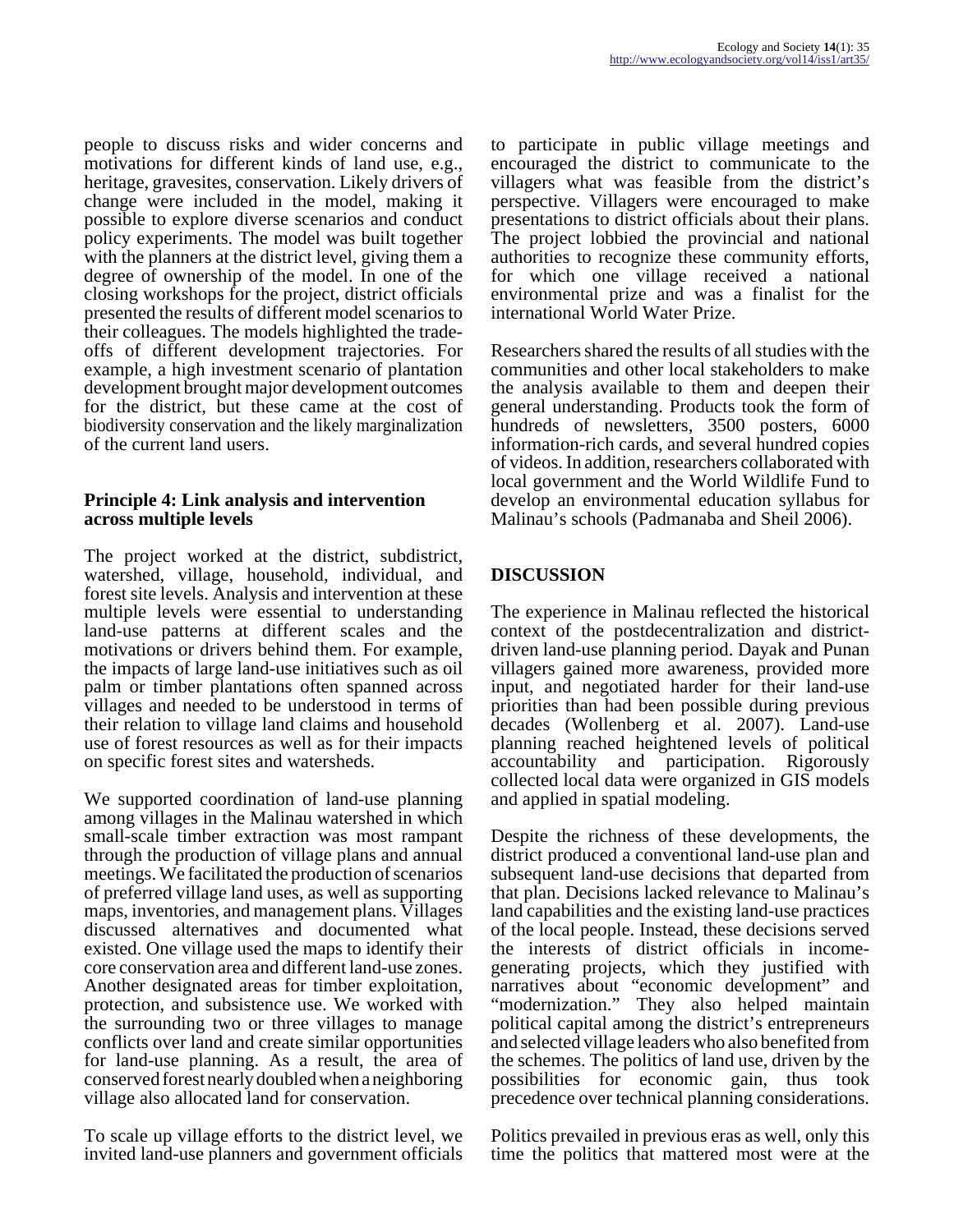district level, and many government officials and entrepreneurs were themselves local people and even indigenous leaders (cf. McCarthy 2004, Wollenberg et al. 2005). Indonesia's political traditions of hierarchical decision making, paternalism, secrecy, and local clientelism enabled officials to fall back on old-style decision making. As Hudalah and Woltjer (2007) point out, these forces point to a basic tension inherent in Indonesian land-use planning between introduced western models of planning and the existing decisionmaking culture. Officials pay attention to formal planning at a token superficial level, yet fall back on more comfortable and binding social norms when conflicts among interests occur. As districts experimented with other participatory, democratic approaches such as public consultations and accountability reports during this period, there were similar tensions and efforts to shift between the more accountable measures and old political habits. Officials and citizens appeared to be trying the new methods out like new outfits, not always sure what would fit and sometimes preferring their old favorites.

Ironically, in this way, land-use planning in the postdecentralization period was more localized and adaptive, but the related decisions were not transparent, clearly in the public interest, or scientifically based. They gave primacy to the interests of a few at the district level, compromising the land-use priorities of multiple local land users and national bodies. Relocating land-use planning to local levels and using adaptive decision making are therefore not enough to ensure more interactive land-use planning. Although empowerment of local communities has been a powerful force for change, as our experience shows, it may not be enough to sufficiently democratize land-use decisions and change relative power relations if the forces in power do not need or have any incentive to change (Garnett et al. 2007).

To make planning more relevant in places like Malinau, we need to shift our thinking about planning away from planning as an instrument of control to one of innovation and action (Byrne 2003:171). Byrne says that we need to work with people in a participatory way to specify the range of possible futures and establish actions that will produce the futures people want. Facilitation and intervention according to the principles in this article can help. In Malinau the four principles presented here gave villagers and officials the tools

they needed to tackle the entrenched political culture and work in parallel to it. Although the results did not change the entire system, they did increase awareness of alternatives and balance tensions with old political traditions. Villagers developed higher expectations of local governance (Wollenberg et al. 2006*a*), officials gained more awareness of local priorities, and some villages more actively resisted pressures for logging (Iwan 2004).

The project highlighted conflicts associated with (1) the district's aim to generate income through largescale extractive projects; (2) conservation priorities for species and area protection that differed among local people and national and international bodies; and (3) local people's needs for land rights and flexibility in managing their forest, swidden, and fallows to respond to variations in natural resource availability, fluctuating social networks, and their needs for flexibility of access and benefit sharing. In each case, the conflicts involved the constraining of discretionary decision making by other parties. These conflicting needs suggest that the requirement for governance measures and interactive land-use planning is much higher than most people assume, even at the local level.

The district government and communities never fully developed the leadership, will, or institutional capacity to carry out more dynamic forms of landuse planning independently. Although the concepts of adaptive management and participation were attractive, they involved skills, information, coordination, and resources that were often not available, especially in a newly formed district struggling with more immediate pressures in a chaotic policy environment. These factors may be ultimately the most important limits to implementing more dynamic forms of land-use planning (cf. Lebel et al. 2007, Prato 2007, Wollenberg et al. 2007).

Efforts to improve planning almost always focus on technical aspects, forgetting that in many places capacities do not exist to carry these out. When landuse planning enables discretionary decision making, strong governance systems for transparency and more sensitivity and capacity building among decision makers are necessary (Lloyd and Peel 2007). Capacities need to be built in both government and members of civil society, including sources such as universities or NGOs who can facilitate training and communication.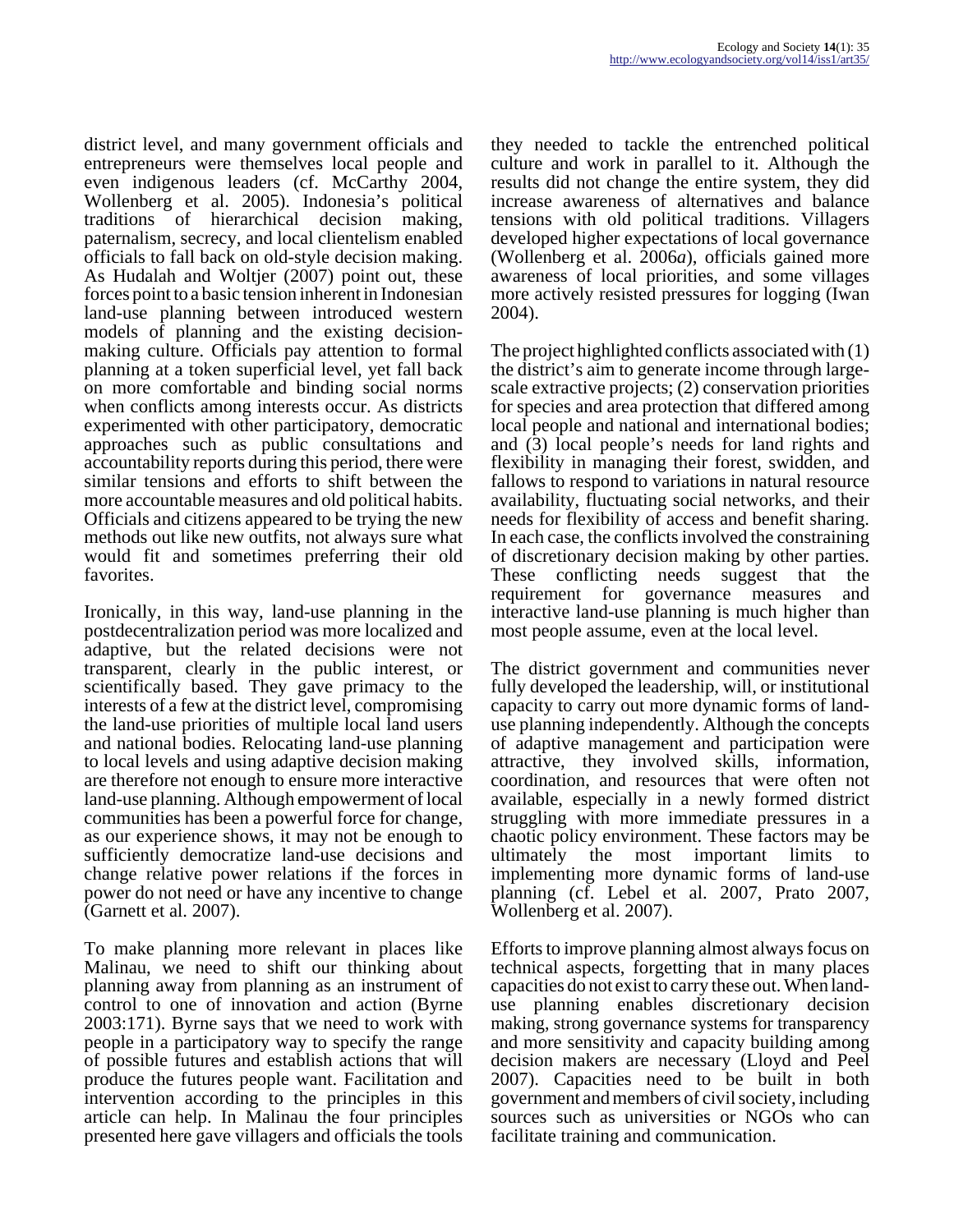The kind of planning we are advocating is expensive. Interactive planning should be most appropriate in places of high resource value and threat, in which the stakes are high. Conventional plans can still play a role in land-use decisions, provided that they are more adaptive, participatory, and set in larger governance frameworks. Interactive planning may benefit from external facilitation, because dynamic contexts often make it difficult for planners and managers to invest in the necessary transaction costs of participation and information exchange.

*Responses to this article can be read online at: [http://www](http://www.ecologyandsociety.org/vol14/iss1/art35/responses/).ecologyandsociety.org/vol14/iss1/art35/ responses/*

### **Acknowledgments:**

*The research was supported by the International Tropical Timber Organization (IITO), the Department for International Development (DfID) UK, the Ford Foundation, the District of Malinau, and the Netherlands Committee of IUCN. We thank two anonymous reviewers for their helpful comments.* 

## **LITERATURE CITED**

**Anau, N., R. Iwan, M. van Heist, G. Limberg, M. Sudana, and E. Wollenberg.** 2001. *Pemetaan Desa Partisipatif dan Penyelesaian Konflik Batas: Studi Kasus Desa-Desa Daerah Aliran Sungai Malinau, Januari s/d Juli 2000.* Center for International Forestry Research, Bogor, Indonesia.

**Anau, N., R. Iwan, M. van Heist, G. Limberg, M. Sudana, and E. Wollenberg.** 2002. Negotiating more than boundaries: conflict, power, and agreement building in the demarcation of village borders in Malinau. Pages 131-156 *in* Center for International Forestry Research. *ITTO project PD 12/97 Rev.1 (F): forest, science and sustainability: the Bulungan model forest: technical report phase 1, 1997-2001.* CIFOR, Bogor, Indonesia.

**Andrianto, A.** 2006. *The role of district government in poverty alleviation: case studies in Malinau and West Kutai districts, East Kalimantan, Indonesia.*

Center for International Forestry Research, Bogor, Indonesia.

**Auricht, C. M., and J. Rais.** 2000. *Spatial development planning in Indonesia; report, Land Administration Project, part C.* National Development Planning Agency and National Land Agency, Government of Indonesia, Jakarta, Indonesia.

**Basuki, I., and D. Sheil.** 2005. *Local perspectives of forest landscapes: a preliminary evaluation of land and soils, and their importance in Malinau, East Kalimantan, Indonesia.* Center for International Forestry Research, Bogor, Indonesia.

**Byrne, D.** 2003. Complexity theory and planning theory: a necessary encounter. *Planning Theory* **2** (3):171-178.

**Campbell, B., J. Sayer, R. M. Cowling, H. Kassa, A. Knight., M. Sandker, and A. Suwarno.** 2009. The role of participatory modeling in landscape approaches to reconcile conservation and development. *Ecology and Society* **14**(1): *in press.*

**Colfer, C., and I. Resosudarmo**. 2002. *Which way forward: people, forests and policy making in Indonesia.* Resources for the Future, Washington, D.C., USA.

**Cunliffe, R., T. Lynam, D. Sheil, M. Wan, A. Salim, I. Basuki, and H. Priyadi.** 2006. Developing a predictive understanding of landscape importance to the Punan-Pelancau of East Kalimantan, Borneo. *Ambio* **36**(7):593-599.

**Forester, J.** 1989. *Planning in the face of power.* University of California Press, Berkeley, California, USA.

**Garnett, S. T., J. Sayer, and J. du Toit.** 2007. Improving the effectiveness of interventions to balance conservation and development: conceptual framework. *Ecology and Society* **12**(1): 2. [online] URL: [http://www.ecologyandsociety.org/](http://www.ecologyandsociety.org/vol12/iss1/art2/) [vol12/iss1/art2/.](http://www.ecologyandsociety.org/vol12/iss1/art2/)

**Hudalah, D., and J. Woltjer.** 2007. Spatial planning system in transitional Indonesia. *International Planning Studies* **12**:291-303.

**Iwan, R.** 2004. *Mobilizing community conservation: a community initiative to protect its forest against logging in Indonesia.* Available online at: http://dlc.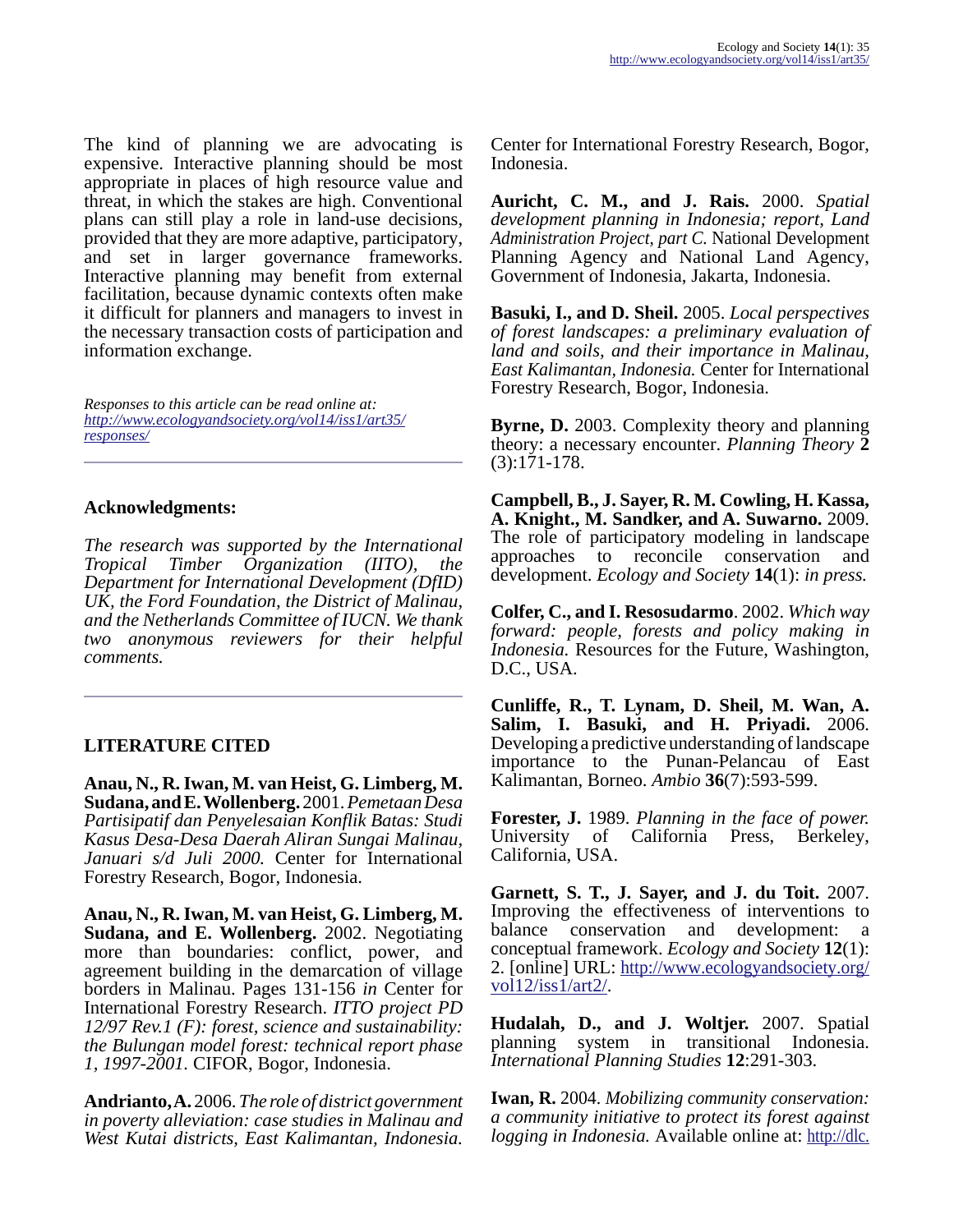dlib.indiana.edu/archive/00001415/00/ [Iwan\\_Mobilizing\\_040524\\_Paper176d.pdf.](http://dlc.dlib.indiana.edu/archive/00001415/00/Iwan_Mobilizing_040524_Paper176d.pdf)

**Jepson, P., F. Momberg, and H. van Noord.** 2002. A review of the efficacy of the protected area system of East Kalimantan, Indonesia. *Natural Areas Journal* **22**(1): 28-42. [\[ERRATUM\]](http://www.ecologyandsociety.org/vol14/iss1/art35/errata.html)

**Lebel, L., J. M. Anderies, B. Campbell, C. Folke, S. Hatfield-Dodds, T. P. Hughes, and J. Wilson.** 2006. Governance and the capacity to manage resilience in regional social-ecological systems. *Ecology and Society* **11**(1):19. [online] URL: [http:/](http://www.ecologyandsociety.org/vol11/iss1/art19/) [/www.ecologyandsociety.org/vol11/iss1/art19/.](http://www.ecologyandsociety.org/vol11/iss1/art19/)

**Lloyd, M. G., and D. Peel.** 2007. Shaping and designing model policies for land use planning. *Land Use Policy* **24**:154-164.

**Lusiana, B., M. van Noordwijk, and S. Rahayu, editors.** 2005. *Carbon stocks in Nunukan, East Kalimantan: a spatial monitoring and modelling approach: report from the carbon monitoring team of the Forest Resources Management for Carbon Sequestration (FORMACS) project.* World Agroforestry Centre, ICRAF, Bogor, Indonesia.

**Lynam, T., R. Cunliffe, D. Sheil, M. Wan, A. Salim, H. Priyadi, and I. Basuki. 2006.** *Livelihoods, land types and the importance of ecosystem goods and services: developing a predictive understanding of landscape valuation by the Punan Pelancau people in East Kalimantan.* Center for International Forestry Research, Bogor, Indonesia.

**McCarthy, J. F.** 2002. Turning in circles: district governance, illegal logging, and environmental decline in Sumatra, Indonesia. *Society and Natural Resources* **15**:867-886.

**McCarthy, J. F.** 2004. Changing to gray: decentralization and the emergence of volatile socio-legal configurations in central Kalimantan, Indonesia. *World Development* **32**:1199-1223.

**Meijaard, E., and V. Nijman.** 2003. Primate hotspots on Borneo: predictive value for general biodiversity and the effects of taxonomy. *Conservation Biology* **17**:725-732.

**Meijaard, E., D. Sheil, R. Nasi, D. Augeri, B.**

**Rosenbaum, D. Iskandar, T. Setyawati, A. Lammertink, I. Rachmatika, A. Wong, T. Soehartono, S. Stanley, and T. O'Brien.** 2005. *Life after logging: reconciling wildlife conservation and production forestry in Indonesian Borneo.* Center for International Forestry Research, Bogor, Indonesia.

**Mintzberg, H.** 1993. *The rise and fall of strategic planning.* Free Press, New York, New York, USA.

**Moeliono, M., G. Limberg, C. Goenner, E. Wollenberg, and R. Iwan.** 2007. *Towards wellbeing: monitoring poverty in Malinau, Indonesia.* Center for International Forestry Research, Bogor, Indonesia.

**Murdiono, L. W.** 1998. *Environmental planning In Indonesia: the linkage between spatial plan and environmental impact assessment.* Thesis. Massachusetts Institute of Technology, Boston, Massachusetts, USA.

**Padmanaba, M., and D. Sheil.** 2006. Finding and promoting a local conservation consensus in a globally important tropical forest landscape. *Biodiversity and Conservation* **16**(1):137-151.

**Prato, T.** 2007. Evaluating land use plans under uncertainty. *Land Use Policy* **24**:165-174.

**Rose, C. M.** 1994. *Property and persuasion: essays on the history, theory and rhetoric of ownership.* Westview Press, Boulder, Colorado, USA.

**Sandker, M., B. M. Campbell, and A. Suwarno.** 2008. What are participatory scoping models? *Ecology and Society* **13**(1): r2. [online] URL: [http:/](http://www.ecologyandsociety.org/vol13/iss1/resp2/) [/www.ecologyandsociety.org/vol13/iss1/resp2/.](http://www.ecologyandsociety.org/vol13/iss1/resp2/)

**Sandker, M., A. Suwarno, and B. M. Campbell.** 2007. Will forests remain in the face of oil palm expansion? Simulating change in Malinau, Indonesia. *Ecology and Society* **12**(2): 37. [online] URL: [http://www.ecologyandsociety.org/vol12/iss2/](http://www.ecologyandsociety.org/vol12/iss2/art37/) [art37/.](http://www.ecologyandsociety.org/vol12/iss2/art37/)

**Sayer, J., and B. Campbell.** 2004. *The science of sustainable development: local livelihoods and the global environment.* Cambridge University Press, Cambridge, UK.

**Scott, J.** 1998. *Seeing like a state.* Yale University [Press, New Haven, Connecticut, USA.](http://dlc.dlib.indiana.edu/archive/00001415/00/Iwan_Mobilizing_040524_Paper176d.pdf)